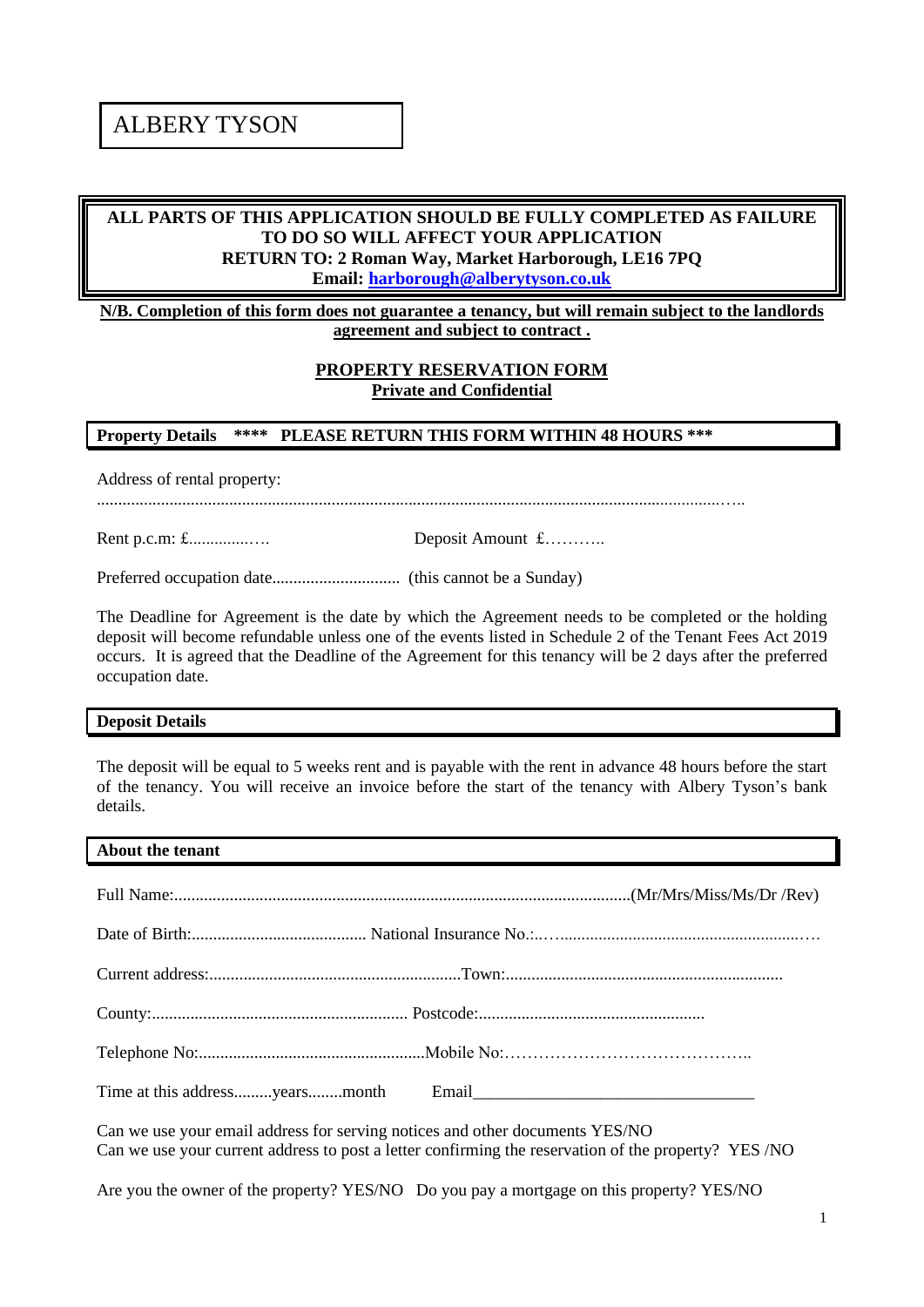Photograph ID (from Passport) must be produced in person prior to move in date. Non British Passport holders must supply a Share Code to prove "Right to Rent" **OFFICE USE**:

Has proof of residency been copied and put on file? YES / NO

Proof of residency means 2 original but different documents such as a bank statement, utility bill, Council Tax bill etc with the applicants name and current address on it. The documents must not be older than 3 months or the most recent date if issued less frequently when this application was made. YES / NO

## **Previous address (if less than 3 years at the above)**

Address:....................................................................................................................................................… Town:...................................................................County:........................................................................…

Postcode:..........................................Time at this address:........................ years..............................months \_\_\_\_\_\_\_\_\_\_\_\_\_\_\_\_\_\_\_\_\_\_\_\_\_\_\_\_\_\_\_\_\_\_\_\_\_\_\_\_\_\_\_\_\_\_\_\_\_\_\_\_\_\_\_\_\_\_\_\_\_\_\_\_\_\_\_\_\_\_\_\_\_\_\_\_\_\_\_\_\_\_\_\_\_

# **PLEASE COMPLETE THIS SECTION BY CIRCLING THE ANSWER:**

Do you have any County Court Judgements/poor credit history? YES/NO (If yes, please give details on a separate sheet) Do you have any criminal convictions YES / NO (If yes, please add on a separate sheet) Are you in receipt of or do you intend to claim Housing Benefit? YES/NO Do you smoke? YES/NO Do you have any pets? YES/NO (if yes please state) ........................................... Do you own a vehicle? YES/NO (if yes please state reg. no and model) ....................................................... Do you have any children? YES/NO (if yes please state ages) ................................................ Please state number of persons including yourself over the age of 18 who will occupy the property ......... Will this be the only or principal home of at least one of the Tenants YES / NO

## **Current/previous managing agent/landlord**

**\*\*\* WOULD YOU LIKE US TO NOTIFY YOU BEFORE WE APPROACH YOUR CURRENT AGENT YES / NO \*\*\***

Email \_\_\_\_\_\_\_\_\_\_\_\_\_\_\_\_\_\_\_\_\_\_\_\_\_\_\_\_\_\_\_\_\_\_\_\_\_\_\_\_\_\_\_\_\_\_\_\_\_\_\_\_\_\_\_\_\_\_\_\_\_\_\_\_\_\_\_\_\_\_\_\_\_\_\_\_

## **Your present employer (If self-employed give Accountant's name & telephone number and email address.**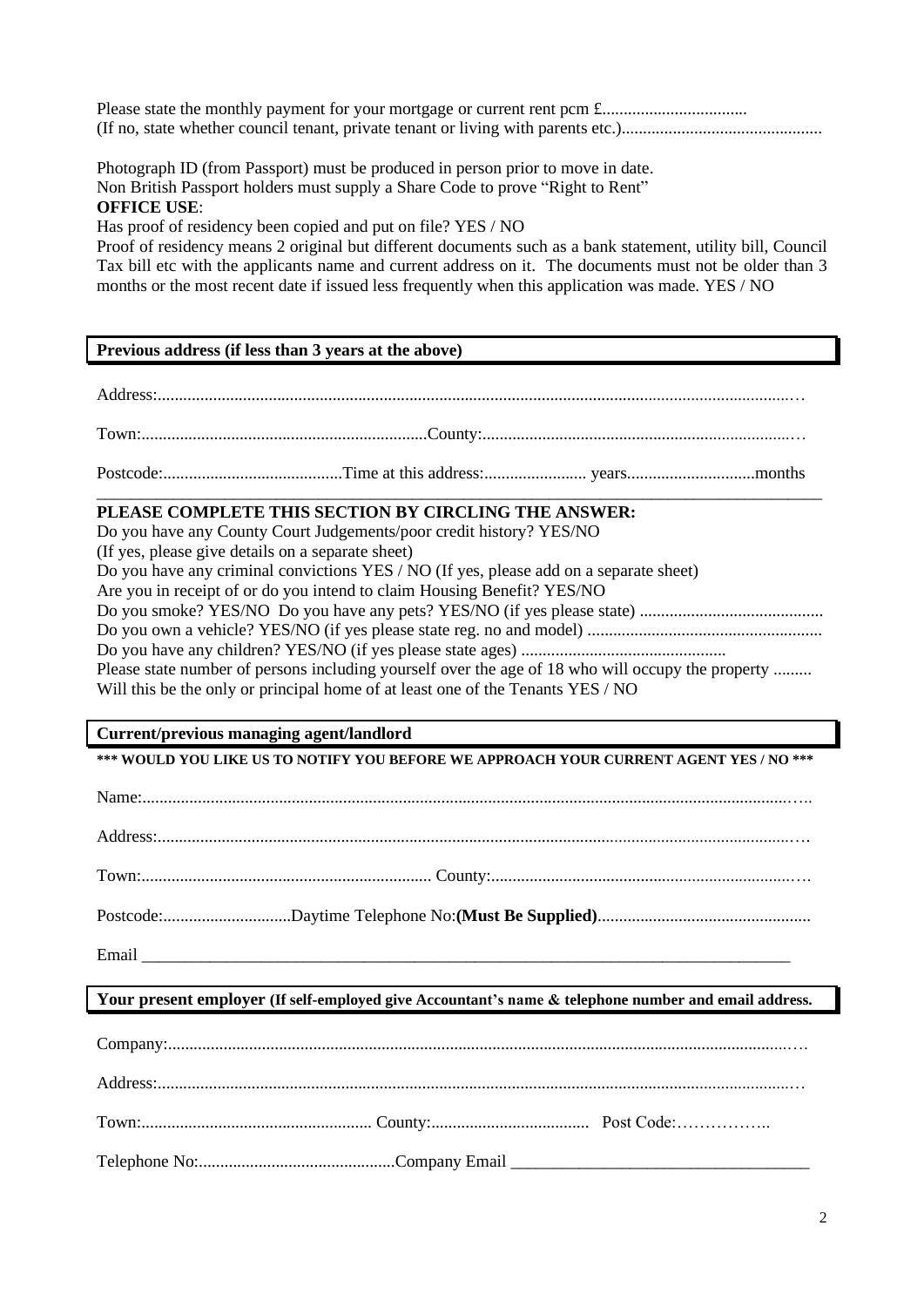**Are you aware of any reason why your employment may change in the near future? YES/NO - If yes please give details on a separate sheet.**

**Contact details for end of tenancy, this can be a parents address and must be a UK address.**

Address:……………………………………………………………………………………………………………

Town:……………………………………………………………………………………………………………

County…………………………………………………………………………………………………………..

Postcode…………………………………………………………………………………………………………

# **Bank/building society details for MONTHLY STANDING ORDER FOR RENT PAYMENT, PLEASE PROVIDE ONE ACCOUNT ONLY IF A JOINT TENANCY**

# **PLEASE READ TERMS AND CONDITIONS AND SIGN OVERLEAF**

## **Conditions of the reservation.**

- 1. To reserve the property I will pay a holding deposit equal to one weeks rent. I understand that any interest earned on the deposit will be retained by Albery Tyson.
- 2. The holding deposit is a refundable deposit with a deadline for agreement of 15 days from the receipt of the deposit unless an alternative date is agreed.
- 3. I understand the property will not be offered for rent to anyone else for one month.
- 4. I understand that if I cancel this reservation I will lose my holding deposit.
- 5. I understand that checks will be made with parties on this form and I also understand that if the checks are not satisfactory the reservation may be cancelled and I will be lose my holding deposit.
- 6. I understand that if I have made a false statement on this form the reservation may be cancelled and I may lose my holding deposit.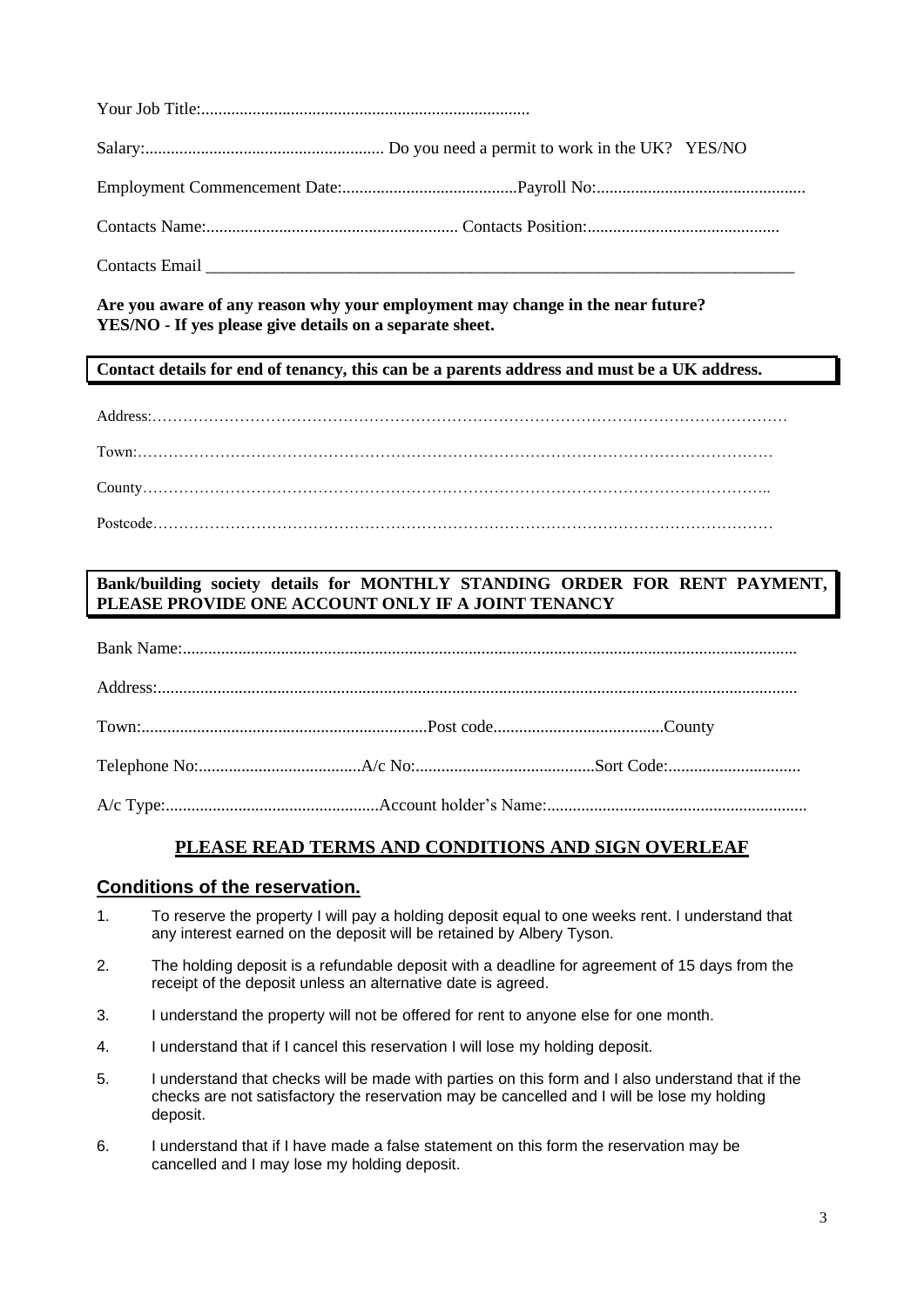- 7. I understand that if I fail to take all reasonable steps to enter an agreement (ie is not responding to reasonable requests for information required to process the agreement), then I may lose my holding deposit.
- 8. I understand that checks will be made with County Court registers using Credit Safe and if any unsatisfied county court judgements are registered against me, the reservation may be cancelled and I will lose my holding deposit.
- 9. Payments due by check in:
	- Prior to check in I will pay the invoice by bank transfer to arrive in Albery Tyson's account no later than 24 hours prior to the start of the Tenancy Agreement
	- Rent from the start of the Tenancy to the end of that calendar month;
	- Pay the remainder of the Tenancy deposit equal to 4 weeks rent. The total of the 5 week Tenancy Deposit will be protected by the TDS and any interest earned will be retained by Albery Tyson.
- 10. I have not been induced into entering into this reservation by any representation about the property.
- 11. I understand that this reservation is dependent on the signing of the Tenancy Agreement.
- 12. The information I have given on this form is correct and complete. I understand that if I have given any false or misleading information, the reservation will be cancelled and I may lose my holding deposit.
- 13. I agree that the parties on this form can be contacted and that these parties can provide the information they are asked for. I agree that information collected may be shared with the landlord and/or his agent.
- 14. I understand that Albery Tyson will inform the relevant utility providers and council tax department that I have moved in and provide them with final readings and my forwarding address when I vacate the property.
- 15. Any charges for cleaning, gardening or repairs will be deducted from my/our Tenancy deposit held by Albery Tyson.
- 16. Your personal details including telephone numbers, email address etc are all protected by law under the Data Protection Act 1998 and we will take reasonable precautions to comply with these privacy rules.
- 17. Albery Tyson is committed to keeping your personal details secure, and we will not give your details out to third party companies except as required to carry out our normal duties and liaise with subcontractors.
- 18. You will be required to submit personal and financial details prior to us taking up references. In applying for your tenancy (and signing this document), you agree to us passing on these details to a credit reference agency or to your nominated referees for referencing purposes. As agents, we act for our client landlords, and so this information may also be passed on to the landlord of your property as required.
- 19. During the management of your tenancy, we may be required to pass on your contact details to our subcontractors, utility companies and other related parties – for example to arrange access to carry out maintenance on your heating system or to ensure that you are correctly billed for services used.
- 20. Where there are rent arrears or other charges remaining at the end of the tenancy, we reserve the right to pass on your details to a tracing agent or debt collection company to help recover the money owed to us. Leaving unpaid rent and other bills at the end of your tenancy may affect your credit rating, and your ability to obtain a new tenancy, or other credit facilities.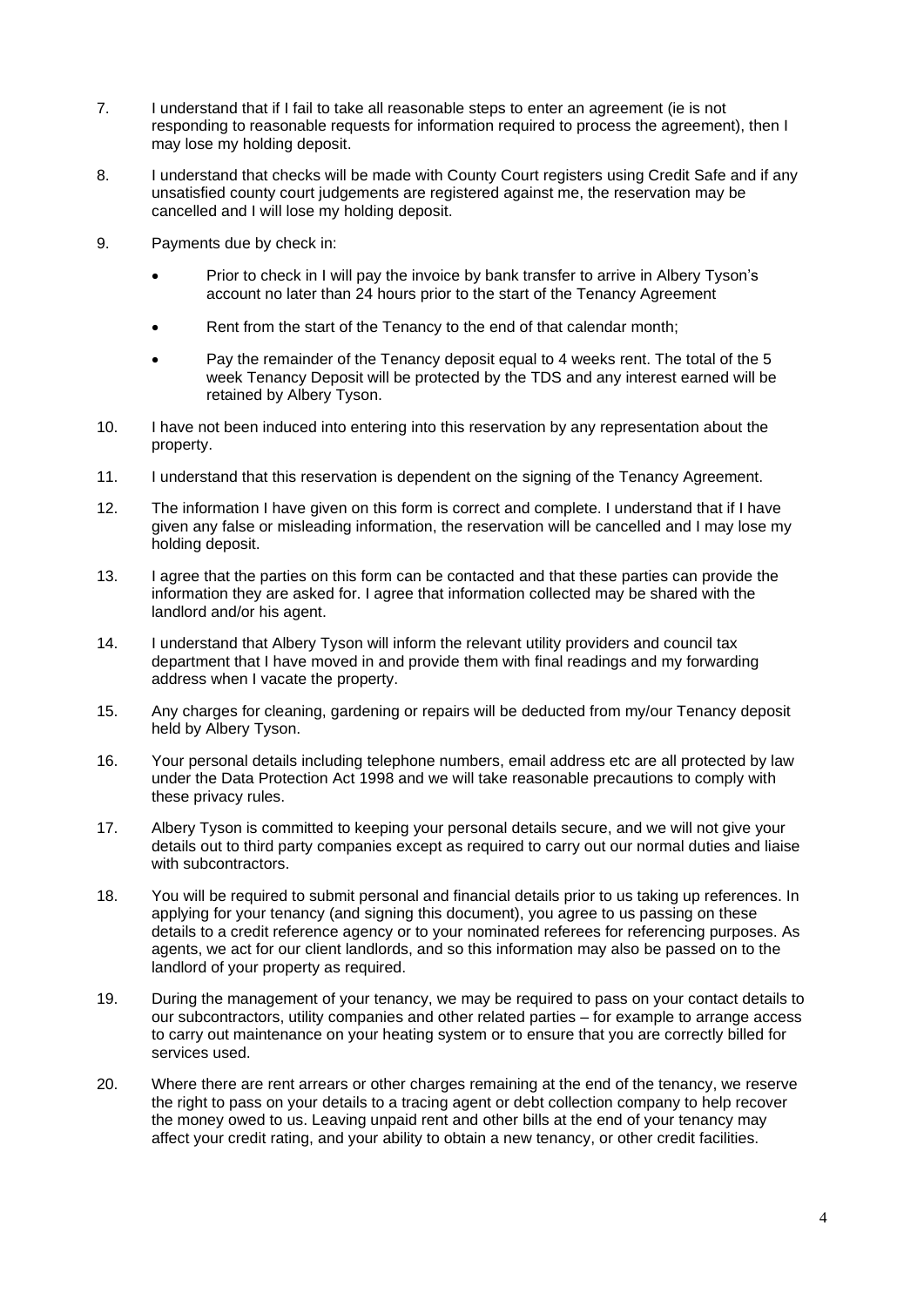21. Albery Tyson is a responsible date controller and will process any personal data in accordance with the required data protection rules. We will not pass on your personal details to any external organisation for marketing purposes without your written permission.

## **IMPORTANT - The application will not be processed unless the declaration below is signed**

1. I agree that all parties on this form can be contacted and that these parties can provide all information they are asked for and also that this information may then be shared with a prospective landlord and / or their agent. The information can be used during any Tenancy for the Management of the property, including but not limited to, being given to contractors and being used to chase money owed.

2. I authorise that a credit reference agency may confirm that the bank/building society details given above are correct and that this account has Direct Debit / Standing Order facilities available if required. I understand that the information given by the credit reference companies will be shared with the letting agent and landlord in accordance with the relevant privacy notice. I understand that the referees and bank listed above maybe contacted by the landlord or referencing company.

3. I understand that checks will be made with County Court registers using a credit reference agency and if any unsatisfied County Court Judgements or any adverse credit is registered against me the reservation may be cancelled and I may lose my holding fee.

4. I confirm that I have been given the opportunity to read the relevant Applicant Privacy Notes.

5. All information is used only to make an assessment for credit/insurance, property rental decisions.

6. To the best of my knowledge and belief the information I have given on this form is correct and complete.

7. I understand that if any unsatisfactory references are obtained or that if I give any false or misleading information that may affect my application, then I may then lose my holding deposit.

8. I agree that Albery Tyson may search the files of a credit reference agency, which will keep a record of that search. Details of how I conduct the account may also be disclosed to the agency. This information may be used by other lenders in assessing applications from me and my household and for occasional debt tracing and fraud prevention.

9. It is agreed that the holding deposit may be applied to the  $1<sup>st</sup>$  months rent or the remainder of the deposit at the start of the Tenancy.

Signed: **Dated: Dated: Dated:**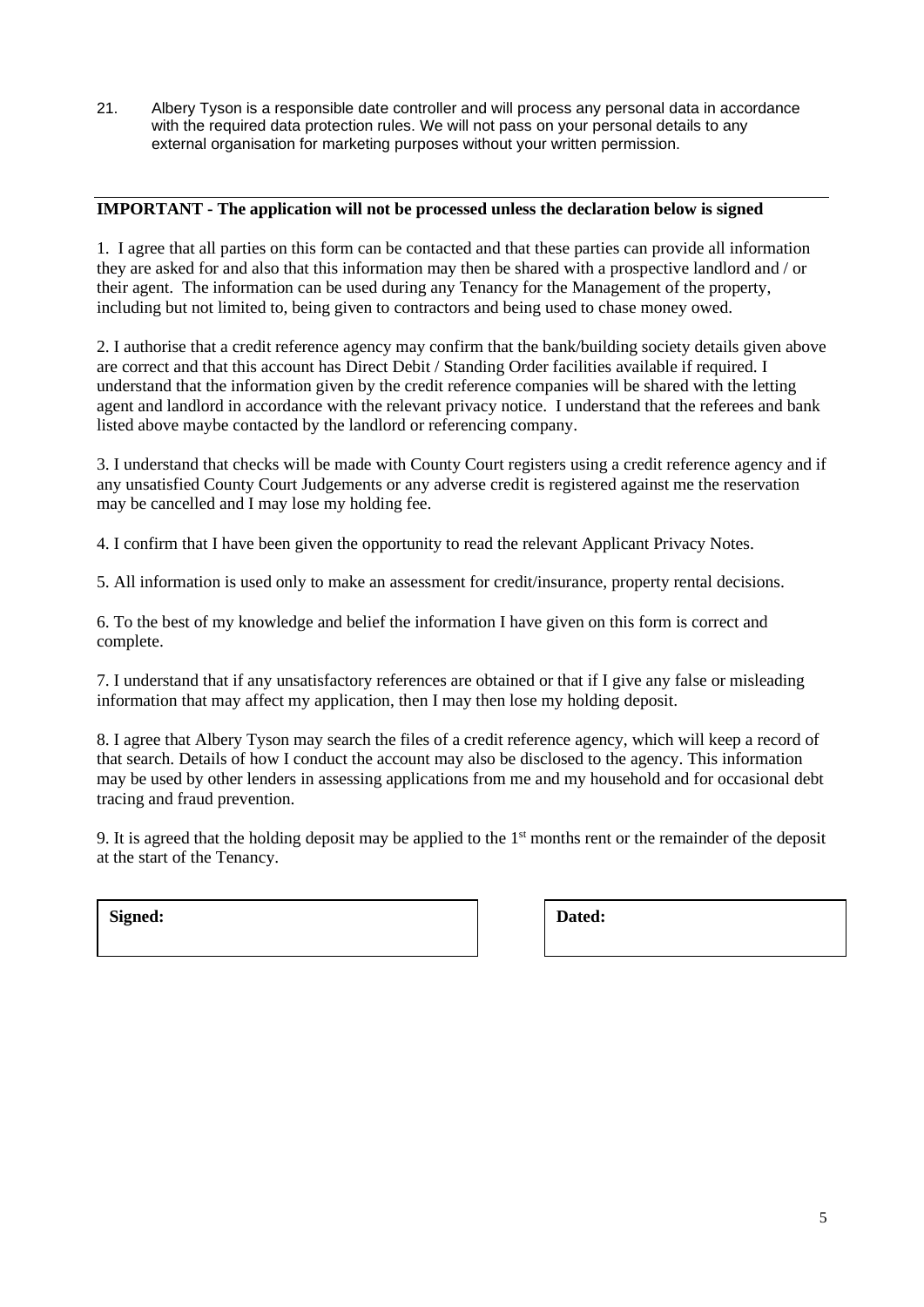## **Tenant Privacy Notice**

Albery Tyson is committed to protecting and processing your personal data in accordance with the General Data Protection Regulations and the Data Protection Act 2018 (the legislation). For the purpose of the legislation and your personal data, Albery Tyson, is the Data Controller, Marcus Ainsworth is the person responsible for data protection and can be contacted at 2 Roman Way, Market Harborough, Leicestershire, LE16 7PQ or [marcus@alberytyson.co.uk](mailto:marcus@alberytyson.co.uk) or 01858 434400.

The General Data Protection Regulations are to safeguard your personally identifiable information or personal data. This privacy notice will be regularly reviewed and updated.

## **Information held**

The personal data we process may include the information in column A of the attached appendix and may also include other sensitive data concerning health, if relevant to your application. Where the provision of data is a statutory, a contractual requirement or a requirement necessary to enter into a contract, a refusal to provide the data may mean that we are unable to provide you with our service.

To ensure that we provide you with the best service possible we will need to collect and retain certain personal data. The data may be collected and processed by those listed in columns B and F**.** How we source the data is identified in column C. We may source data from  $3<sup>rd</sup>$  parties or via third parties e.g. Credit referencing company, referees, local authority.

## **Lawful basis of processing**

Your personal data will be used for the activities in column D. There are 6 lawful basis of processing your data including consent, a legitimate interest, contract fulfilment, a legal obligation and a vital interest. For each usage of the date the lawful basis of the processing of your data will be identified in column E. A legitimate interest is when we have a business or commercial reason to process your personal data which needs to be balanced with your interests i.e. what is right and best for you.

Where we state that we have a legitimate interest, the fact that we have a legitimate interest and what that legitimate interest is, will be stated in column E, e.g. to keep in touch with you during and after the tenancy; to seek your consent when we need it to contact you; fulfilling our legal and contractual duties. Your personal data will be processed during and after your tenancy and any subsequent tenancy arranged through us.

## **Online identifiers, IP addresses and cookie identifiers**

Where you visit our website we may collect information about your computer, including where available your IP address, operating system and browser type, for system administration and to report aggregate information to our advertisers. This is statistical data about our users' browsing actions and patterns.

We may obtain information by using a cookie file which is stored on the hard drive of your computer. Cookies contain information that is transferred to your computer's hard drive. They help us to improve our site and to deliver a better and more personalised service. They enable us:

- To estimate our audience size and usage pattern.
- To store information about your preferences, and so allow us to customise our site according to your individual interests.
- To speed up your searches.
- To recognise you when you return to our site.

You may refuse to accept cookies by activating the setting on your browser which allows you to refuse the setting of cookies. However, if you select this setting you may be unable to access certain parts of our site. Unless you have adjusted your browser setting so that it will refuse cookies, our system will issue cookies when you log on to our site. You can find more information about cookies at [www.allaboutcookies.org](http://www.allaboutcookies.org/)

This policy only applies to our site. If you leave our site via a link or otherwise, you will be subject to the privacy policy of that website provider. We have no control over that privacy policy or the terms of the website and you should check their privacy policy before continuing to access the site.

## **Recipients of personal data**